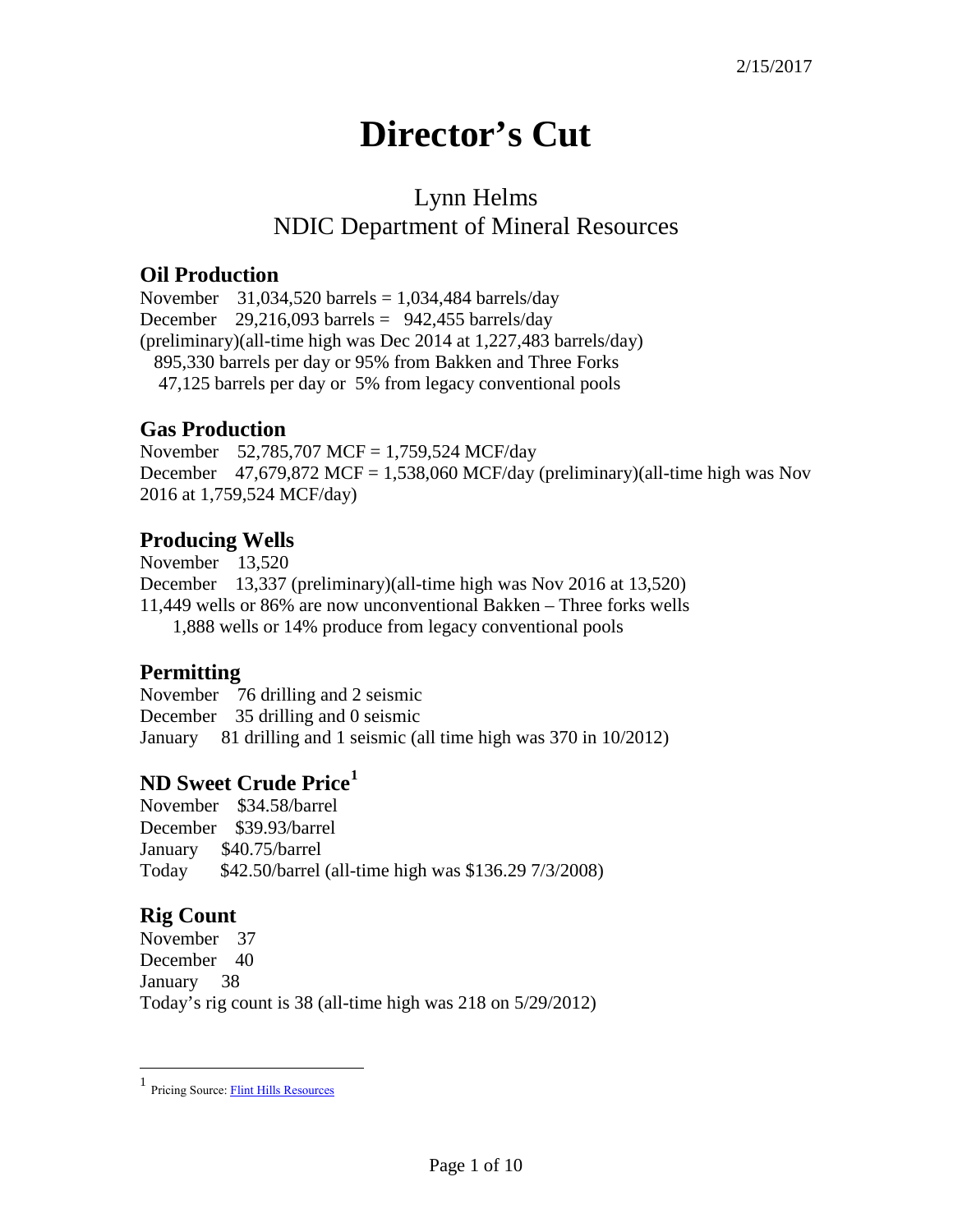The statewide rig count is down 83% from the high and in the five most active counties rig count is down as follows:

Divide -92% (high was 3/2013) Dunn -74% (high was 6/2012) McKenzie -75% (high was 1/2014) Mountrail -95% (high was 6/2011) Williams -90% (high was 10/2014)

#### **Comments:**

The drilling rig count increased three from November to December, then decreased two from December to January, and is currently unchanged from January to today. Operators are shifting from running the minimum number of rigs to incremental increases throughout 2017, as long as oil prices remain between \$50/barrel and \$60/barrel WTI.

The number of well completions decreased slightly from 84(final) in November to 81(preliminary) in December.

Oil price weakness is anticipated to last into the second quarter of 2017.

There were three significant precipitation events, fifteen days with wind speeds in excess of 35 mph (too high for completion work), and nine days with temperatures below -10F. January 2017 will be more of the same.

Over 98% of drilling now targets the Bakken and Three Forks formations.

Estimated wells waiting on completion<sup>[2](#page-1-0)</sup> is 807, down 32 from the end of November to the end of December.

Estimated inactive well count<sup>[3](#page-1-1)</sup> is 1,573, up 54 from the end of November to the end of December.

Crude oil take away capacity remains dependent on rail deliveries to coastal refineries to remain adequate.

Low oil price associated with lifting of sanctions on Iran, a weak world economy, and capital movement to the Permian basin continued to depress drilling rig count.

 $\overline{a}$ 

<span id="page-1-0"></span> $2$  The number of wells waiting on completions is an estimate on the part of the director based on idle well count and a typical five year average. Neither the State of North Dakota, nor any agency officer, or employee of the State of North Dakota warrants the accuracy or reliability of this product and shall not be held responsible for any losses caused by this product. Portions of the information may be incorrect or out of date. Any person or entity that relies on any information obtained from this product does so at his or her own risk.

<span id="page-1-1"></span><sup>3</sup> Includes all well types on IA and AB statuses.

IA= Inactive shut in  $\geq$ 3 months and  $\leq$ 12 months

AB= Abandoned (Shut in >12 months)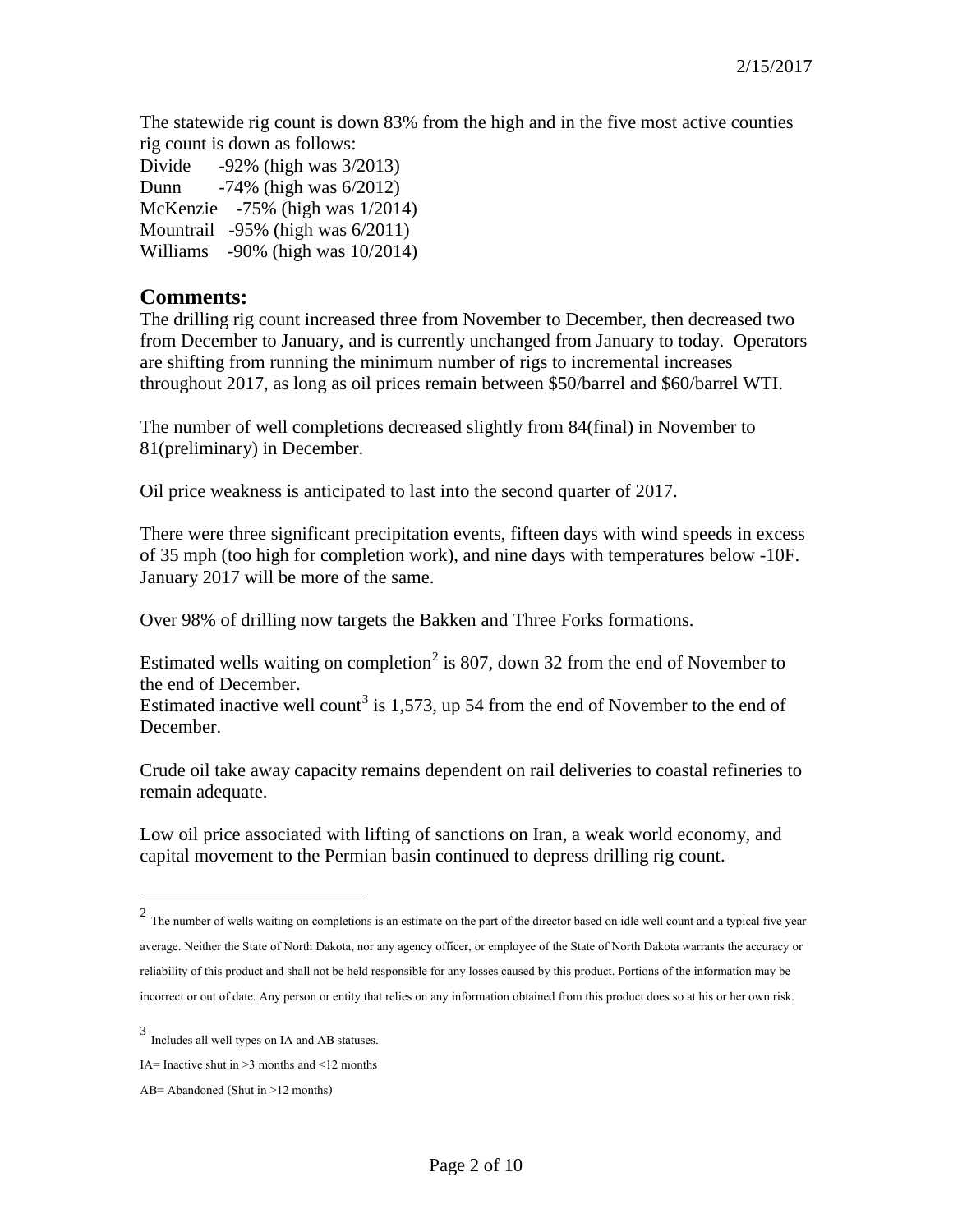Utilization rate for rigs capable of 20,000+ feet is 25-30% and for shallow well rigs (7,000 feet or less) 15-20%.

Drilling permit activity fell sharply from November to December then returned to normal in January. Operators are maintaining a permit inventory that will accommodate a return to the drilling price point within the next 12 months.

Rigs actively drilling on federal surface in the Dakota Prairie Grasslands is down one to  $\Omega$ .

Activity on the Fort Berthold Reservation is as follows: 10 drilling rigs (2 on fee lands and 8 on trust lands) 172,870 barrels of oil per day (108,942 from trust lands & 63,929 from fee lands) 1,573 active wells (1,094 on trust lands & 479 on fee lands) 115 wells waiting on completion 500 approved drilling permits (307 on trust lands & 193 on fee lands) 1,667 potential future wells (1,174 on trust lands & 493 on fee lands)

Seismic activity is down slightly. There are 4 surveys active, 0 recording, 0 NDIC reclamation projects, 0 remediating, 1 suspended, and 1 permitted.

North Dakota leasing activity is limited to renewals and top leases in the Bakken - Three Forks area.

US natural gas storage is now 1.8% above the five-year average indicating little price improvement in the future. North Dakota shallow gas exploration could be economic at future gas prices, but is not at the current price. The operator of the exploration well (file 27235) in Emmons County has cancelled all other permits in the area and is in the process of transferring the well to a working interest owner who plans a production test. The well appears to contain 2 pay sections totaling about 80 feet thick with very good gas shows.

The price of natural gas delivered to Northern Border at Watford City is down \$0.22 to \$2.48/MCF. This results in a current oil to gas price ratio of 17 to 1. The percentage of gas flared increased to 14% due to winter weather related freezing problems. This also resulted in the Tioga gas plant operating at 63% of capacity. The expansion of gas gathering from south of Lake Sakakawea is now starting up, but the crude oil and natural gas liquids transfer lines still have not been approved. The December Bakken capture percentage was 87% with the daily volume of gas flared from November to December up 25 MMCFD. The historical high flared percent was 36% in 09/2011.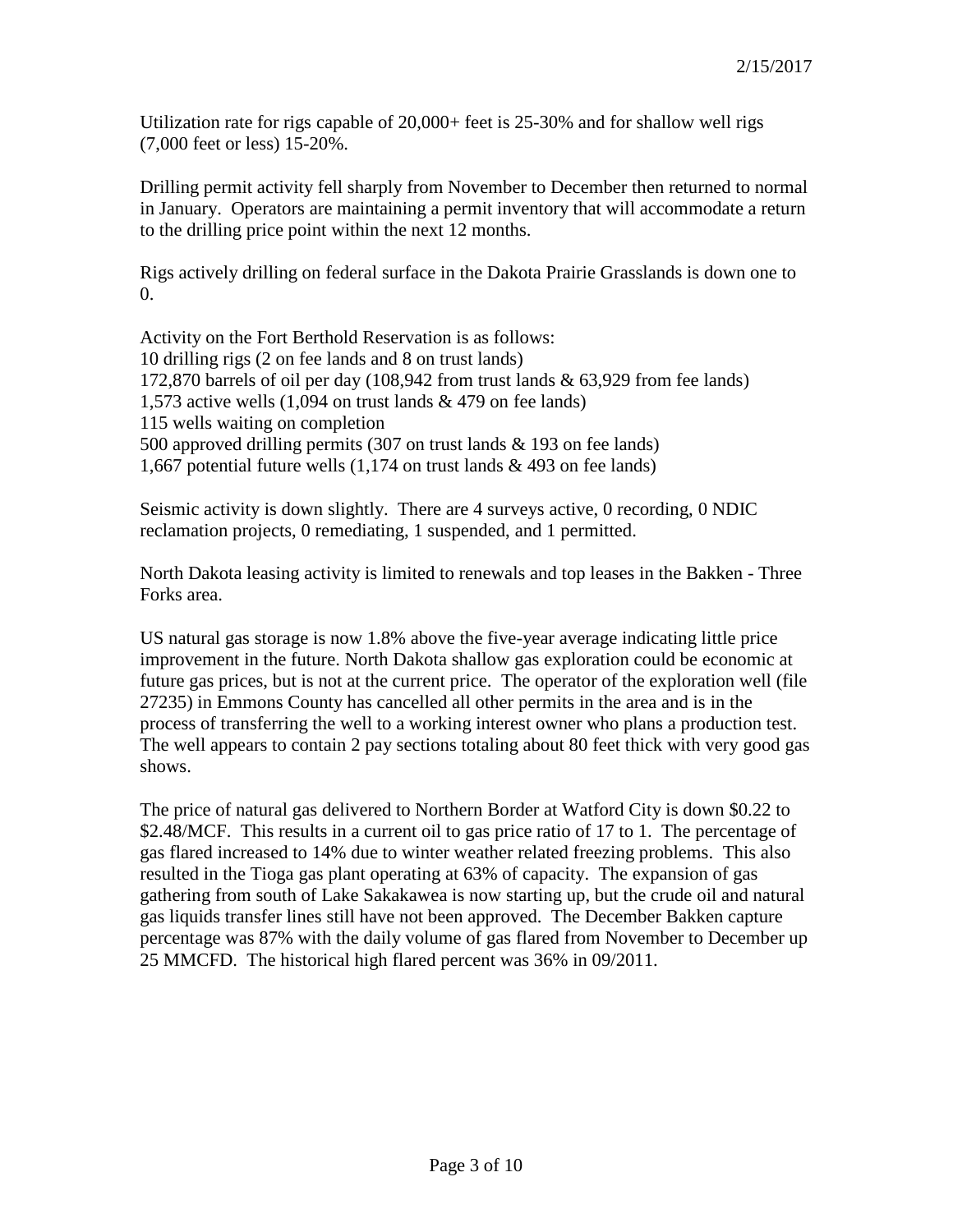Gas capture statistics are as follows: Statewide 86% Statewide Bakken 87% Non-FBIR Bakken 88% FBIR Bakken 84% Trust FBIR Bakken 84% Fee FBIR 87%

77% January 1, 2015 through March 31, 2016 80% April 1, 2016 through October 31, 2016 85% November 1, 2016 through October 31, 2018 88% November 1, 2018 through October 31, 2020 91% beginning November 1, 2020

The North Dakota Legislature passed HB1432 which sets up a council to address Clean Water Act, Safe Drinking Water Act, Clean Air Act, and Endangered Species Act issues: **BIA** has published a new final rule to update the process for obtaining rights of way on Indian land. The rule was published 11/19/15 and became effective 12/21/15. The final rule can be found at [https://www.federalregister.gov/articles/2015/11/19/2015-](https://www.federalregister.gov/articles/2015/11/19/2015-28548/rights-of-way-on-indian-land) [28548/rights-of-way-on-indian-land.](https://www.federalregister.gov/articles/2015/11/19/2015-28548/rights-of-way-on-indian-land) On 3/11/16, the Western Energy Alliance filed a complaint and motion for a temporary restraining order and/or a preliminary injunction. On 4/19/16, the US District court for the District of North Dakota issued an order denying the motion for a preliminary injunction.

**BLM** has published a new final rule 43 CFR 3161.1, 3162.4-1, 3163.2, 3165.3, 3170.3, 3170.6-3170.8, and 3173.1 to replace Onshore Order 3. The final rule can be viewed online at

[https://www.blm.gov/style/medialib/blm/wo/MINERALS\\_\\_REALTY\\_\\_AND\\_RESOUR](https://www.blm.gov/style/medialib/blm/wo/MINERALS__REALTY__AND_RESOURCE_PROTECTION_/energy/onshore_order_documents.Par.33040.File.dat/OO_3170_3173_%20Draft_10_14_16.pdf) [CE\\_PROTECTION\\_/energy/onshore\\_order\\_documents.Par.33040.File.dat/OO\\_3170\\_31](https://www.blm.gov/style/medialib/blm/wo/MINERALS__REALTY__AND_RESOURCE_PROTECTION_/energy/onshore_order_documents.Par.33040.File.dat/OO_3170_3173_%20Draft_10_14_16.pdf) [73\\_%20Draft\\_10\\_14\\_16.pdf.](https://www.blm.gov/style/medialib/blm/wo/MINERALS__REALTY__AND_RESOURCE_PROTECTION_/energy/onshore_order_documents.Par.33040.File.dat/OO_3170_3173_%20Draft_10_14_16.pdf) NDIC review indicates that BLM revised the proposed rule to remove the application of 43 CFR 3160 that would have required a federal drilling permit for non-federal wells in a unit or CA and expanded the circumstances in which commingling of production can be permitted, but failed to reduce the enormous expansion of record keeping requirements as recommended in NDIC comments.

**BLM** has published a new final rule 43 CFR 3174.1-3174.15 to replace Onshore Order 4 which sets standards for the measurement of oil. The final rule can be viewed online at [https://www.blm.gov/style/medialib/blm/wo/MINERALS\\_\\_REALTY\\_\\_AND\\_RESOUR](https://www.blm.gov/style/medialib/blm/wo/MINERALS__REALTY__AND_RESOURCE_PROTECTION_/energy/onshore_order_documents.Par.48007.File.dat/OO_3174_Draft_10_14_16.pdf) [CE\\_PROTECTION\\_/energy/onshore\\_order\\_documents.Par.48007.File.dat/OO\\_3174\\_Dr](https://www.blm.gov/style/medialib/blm/wo/MINERALS__REALTY__AND_RESOURCE_PROTECTION_/energy/onshore_order_documents.Par.48007.File.dat/OO_3174_Draft_10_14_16.pdf) aft 10\_14\_16.pdf. NDIC review indicates that BLM revised the proposed rule to incorporate API oil measurement standards by reference as recommended in NDIC comments.

**BLM** has published a new final rule 43 CFR 3175.10-3175.150 to update and replace its regulations (Onshore order 5) governing the measurement of natural gas produced from onshore Federal and Indian leases. The final rule can be viewed online at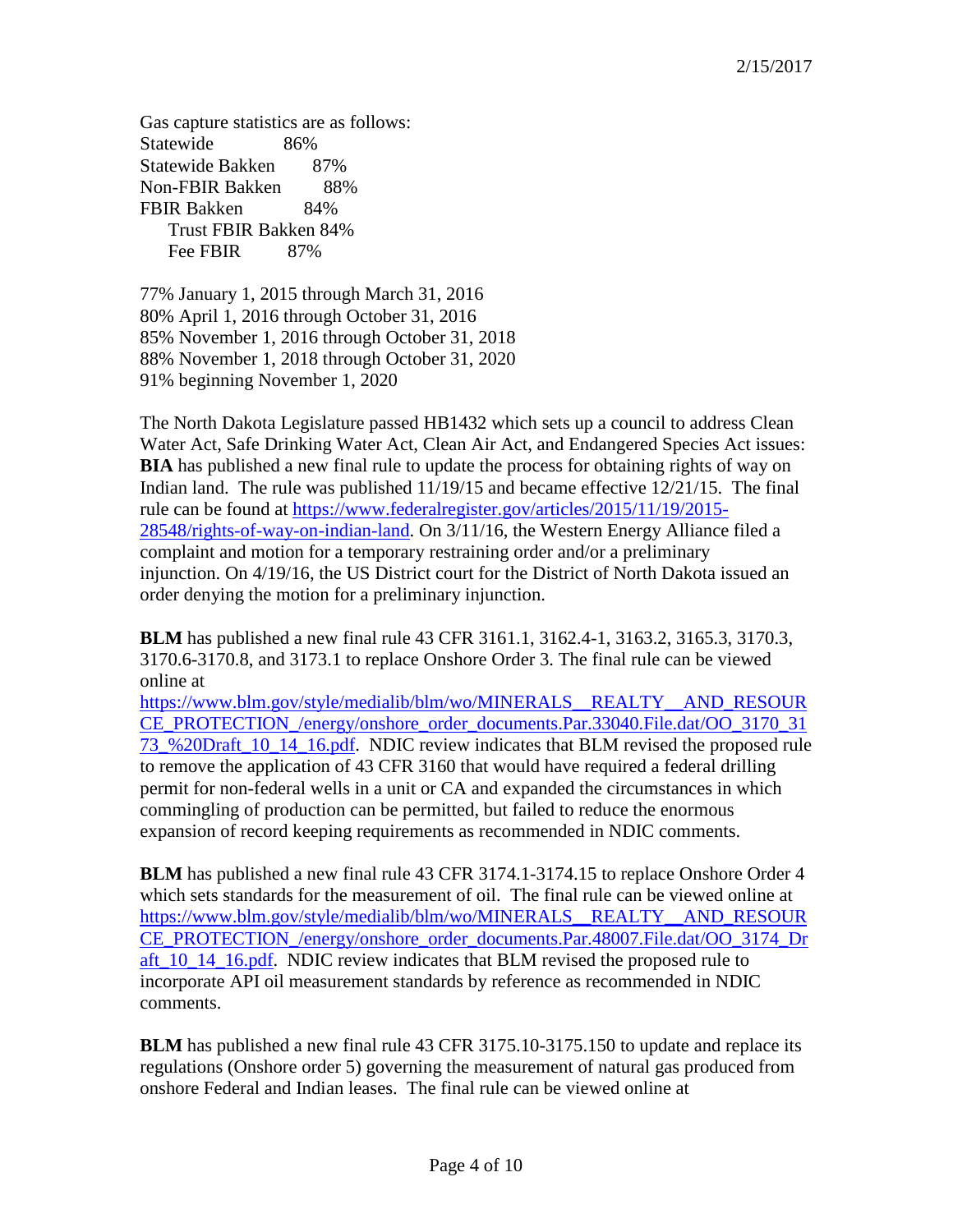[https://www.blm.gov/style/medialib/blm/wo/MINERALS\\_\\_REALTY\\_\\_AND\\_RESOUR](https://www.blm.gov/style/medialib/blm/wo/MINERALS__REALTY__AND_RESOURCE_PROTECTION_/energy/onshore_order_documents.Par.48468.File.dat/OO_3175_Draft_10_14_16.pdf) [CE\\_PROTECTION\\_/energy/onshore\\_order\\_documents.Par.48468.File.dat/OO\\_3175\\_Dr](https://www.blm.gov/style/medialib/blm/wo/MINERALS__REALTY__AND_RESOURCE_PROTECTION_/energy/onshore_order_documents.Par.48468.File.dat/OO_3175_Draft_10_14_16.pdf) [aft\\_10\\_14\\_16.pdf](https://www.blm.gov/style/medialib/blm/wo/MINERALS__REALTY__AND_RESOURCE_PROTECTION_/energy/onshore_order_documents.Par.48468.File.dat/OO_3175_Draft_10_14_16.pdf)

NDIC review indicates that BLM made slight revisions to the proposed rule as recommended in NDIC comments, but failed to simply incorporate API and AGA standards by reference resulting in a final rule that will be outdated any time new natural gas measurement technologies become available or when standards are improved or modified.

**BLM** has published a new final rule 43 CFR Parts 3100, 3160 and 3170 to update and replace its regulations on venting and flaring of natural gas effective 1/17/16. The final rule can be viewed online at [https://www.blm.gov/programs/energy-and-minerals/oil](https://www.blm.gov/programs/energy-and-minerals/oil-and-gas/operations-and-production/methane-and-waste-prevention-rule)[and-gas/operations-and-production/methane-and-waste-prevention-rule.](https://www.blm.gov/programs/energy-and-minerals/oil-and-gas/operations-and-production/methane-and-waste-prevention-rule) North Dakota, Wyoming, Montana, Western Energy Alliance, and IPAA filed for a preliminary injunction to prevent the rule going into effect until the case is settled. A hearing in Casper, Wyoming was held 1/6/17. On 1/16/17 the court denied all of the petitioners' motions for preliminary injunctions. The deadline to submit a briefing proposal on the merits of the case to the Court is 3/20/17. On 2/3/17 the US House of Representatives voted 221-191 to approve a Congressional Review Act resolution against the rule. If approved by the Senate and signed by President Trump, the rule would come off the books and BLM would be prevented from promulgating a substantially similar rule in the future.

**BLM** revised final regulations for hydraulic fracturing on federal and Indian lands were published in the CFR on 3/26/15 and they were scheduled to go into effect 6/24/15. North Dakota, Colorado, Utah, Wyoming, Western Energy Alliance, and IPAA filed for a preliminary injunction to prevent the rules going into effect until the case is settled. Following a lengthy hearing in Casper, Wyoming on 6/23/15, the court issued a stay on the rules. On 9/30/15 the court granted a preliminary injunction, preventing the rules from being enforced until litigation on the rule is final. The  $10<sup>th</sup>$  Circuit Court of Appeals issued an order 3/10/16 denying the industry alternative motion for a stay. On 6/21/16 the court found the rule to be unlawful and ordered it set aside. The plaintiffs filed a motion with the US Court of Appeals for the Tenth Circuit to dismiss the appeal of the preliminary injunction. The Department of Justice on behalf of the BLM and the intervening environmental groups have appealed the decision on the rule and oppose the motion to dismiss the appeal of the preliminary injunction. The North Dakota Response Brief to the US Court of Appeals for the Tenth Circuit was filed 9/15/16. A three judge panel of the 10th Circuit will hear arguments on Wednesday March 22nd at 2pm. NDIC comments on the rule can be found at [http://www.nd.gov/ndic/ic-press/BLM-comments-](http://www.nd.gov/ndic/ic-press/BLM-comments-120625.pdf)[120625.pdf](http://www.nd.gov/ndic/ic-press/BLM-comments-120625.pdf)

**BLM** has published the North Dakota Greater Sage-Grouse Proposed Resource Management Plan Amendment and Final EIS. NDIC is evaluating whether the state needs to intervene in the lawsuit filed by Western Energy Alliance challenging the final plan. Information on the plan and EIS can be found at the following web addresses: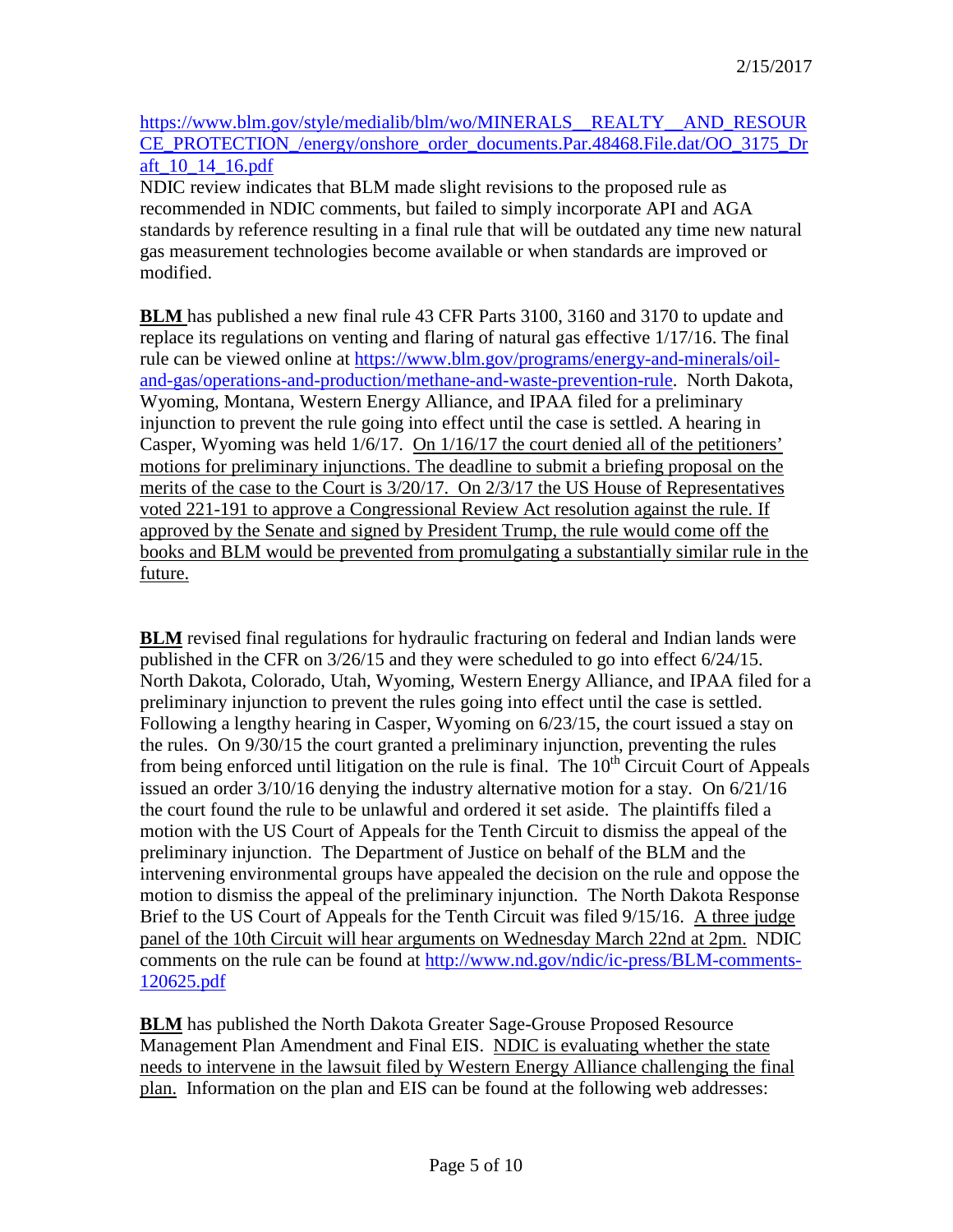[https://www.blm.gov/epl-front-](https://www.blm.gov/epl-front-office/eplanning/planAndProjectSite.do?methodName=dispatchToPatternPage¤tPageId=48797)

[office/eplanning/planAndProjectSite.do?methodName=dispatchToPatternPage&currentP](https://www.blm.gov/epl-front-office/eplanning/planAndProjectSite.do?methodName=dispatchToPatternPage¤tPageId=48797) [ageId=48797](https://www.blm.gov/epl-front-office/eplanning/planAndProjectSite.do?methodName=dispatchToPatternPage¤tPageId=48797)

**EPA** on 12/13/16 EPA released their final report on Impacts of Hydraulic Fracturing Activities on Drinking Water Resources. The review can be found at [https://epa.gov/hfstudy.](https://epa.gov/hfstudy) The revised final report is essentially the same information with different conclusions. NDIC is reviewing the report to determine if any action is appropriate. NDIC comments on the EPA Assessment can be found at <http://www.nd.gov/ndic/ic-press/DMR-EPA-HydraulicFractureComments.pdf>

**EPA** On 8/26/15 a coalition of environmental organizations filed a 60 day legal notice with the U.S. Environmental Protection Agency demanding more regulation of drilling and fracking waste. The groups are the Environmental Integrity Project, Natural Resources Defense Council, Earthworks, Responsible Drilling Alliance, San Juan Citizens Alliance, West Virginia Surface Owners Rights Organization, and the Center for Health, Environment and Justice. On 5/4/16 the same environmental groups filed suit against the EPA in the federal district court for the District of Columbia. The Plaintiffs Allege that EPA "has failed to meet its nondiscretionary duty" under the federal Resource Conservation and Recovery Act (RCRA) to review and revise the RCRA Subtitle D solid waste regulations for O&G wastes every three years and that EPA last completed such a review in 1988 and that EPA has failed to review or revise the guidelines for state solid waste plans since 1981.

Plaintiffs want to force EPA to do two things-

1. Issue more stringent regulations for managing and disposing of O&G wastes, including on issues such as open-air pits and impoundments used for storing O&G wastewater, underground injection wells, and the transportation of O&G wastes by truck or pipeline.

2. Make the state solid waste plan guidelines more stringent and comprehensive. The document filed in the suit can be found at [http://environmentalintegrity.org/wp](http://environmentalintegrity.org/wp-content/uploads/2016-05-04-RCRA-OG-Wastes-Deadline-Suit-Complaint-FILED.pdf)[content/uploads/2016-05-04-RCRA-OG-Wastes-Deadline-Suit-Complaint-FILED.pdf](http://environmentalintegrity.org/wp-content/uploads/2016-05-04-RCRA-OG-Wastes-Deadline-Suit-Complaint-FILED.pdf) On 6/30/16 North Dakota filed motions to intervene in order to prevent a sue and settle situation that would adversely impact state regulatory jurisdiction and to dismiss the case. Motions to Intervene were also filed by the Texas Railroad Commission, American Petroleum Institute, Independent Petroleum Association of America, and the association of Texas oil and gas producer/royalty owners (TIPRO). The plaintiffs and EPA each filed motions to oppose the motions to intervene. North Dakota filed a reply in support of its motion on 9/23/16. Late Friday afternoon 11/18/16 the U.S. District Court in Washington DC denied North Dakota and the two industry association's Motions to Intervene. The Court accepted the NGOs' statements in their briefs that all they asked for in their Complaint was a deadline for EPA to conduct a rulemaking, and concluded that none of the intervenors had demonstrated a sufficient "injury" to support standing in that context. On 12/23/16, EPA and the NGOs submitted a proposed consent decree to the Court that would settle the RCRA Subtitle D litigation. Unlike under the Clean Air Act, there is no statutory RCRA requirement that the proposed decree be published in the Federal Register or put out for public comment. NDIC has significant concerns about the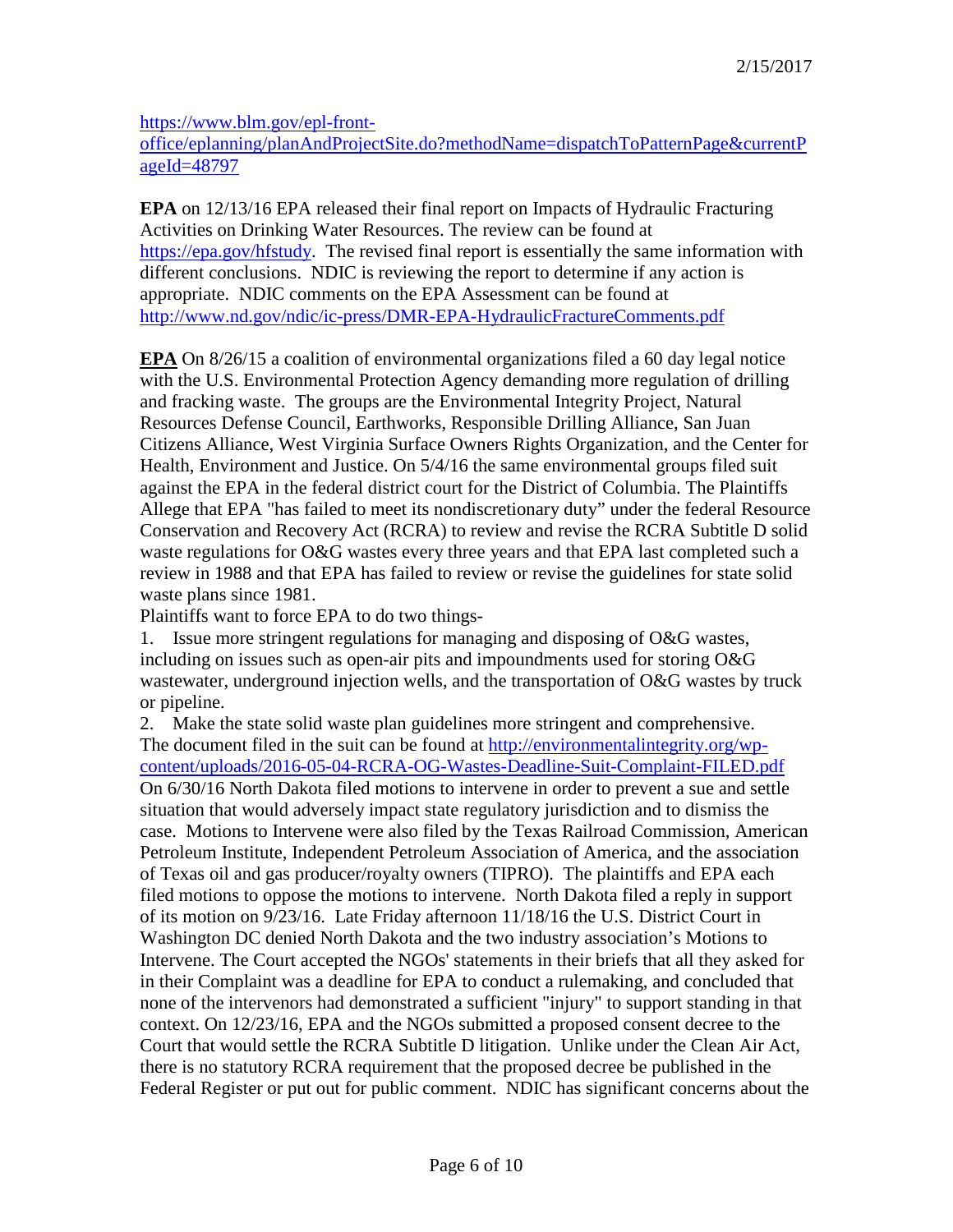proposed decree and submitted a letter to the court expressing those concerns. Since the court denied ND's motion to intervene, ND is not a party. The consent decree was approved Dec. 28 by U.S. District Judge John D. Bates. The EPA has agreed to review the regulations and by March 2019 either propose new rules or determine that new rules aren't necessary. This is an attempt by EPA and the NGOs to impose court-ordered obligations that would be difficult for the new administration to evade and looks like an attempt to ram through a sue and settle deal before the new administration takes office. On 1/13/17 North Dakota filed an appeal of the decision(s), consent decree, and federal reimbursement of plaintiffs legal costs.

**EPA** Prime Minister Justin Trudeau and President Barack Obama announced Thursday 3/10/16 their two countries will work together to reduce methane emissions from the oil and gas sector by 40 to 45 per cent below 2012 levels by 2025. On 6/3/16 the proposed "Information Collection Effort for Oil and Gas Facilities" was published in the Federal Register. The notice and supporting statement along with the operator survey and facility survey can be found at [https://www3.epa.gov/airquality/oilandgas/actions.html.](https://www3.epa.gov/airquality/oilandgas/actions.html) NDIC comments can be found at [http://www.nd.gov/ndic/ic-press/dmr-epa-comments2016-](http://www.nd.gov/ndic/ic-press/dmr-epa-comments2016-0204.pdf) [0204.pdf.](http://www.nd.gov/ndic/ic-press/dmr-epa-comments2016-0204.pdf) On 9/23/16 EPA issued the second draft of an Information Collection Request (ICR) to require oil and natural gas companies to provide extensive information needed to develop regulations to reduce methane emissions from existing oil and gas sources. The second draft reflects a number of changes EPA made based on comments the agency received on the draft ICR. The ICR process, which is governed by the Paperwork Reduction Act, provides the public two opportunities to review drafts of the ICR and supporting materials. The comment period for the second draft ICR closed 10/31/16. Due to NDIC schedule conflicts the North Dakota Department of Health (NDDH) provided comments for the state of North Dakota. Those comments are available from the NDIC or NDDH upon request. After reviewing public comment, the Office of Management and Budget (OMB) will determine whether to approve the ICR.

**EPA** On 6/3/16 the final rule proposing a suite of changes to Clean Air Act permitting requirements for new and modified emissions sources in the oil and natural gas industry was published in the Federal Register. On 6/29/16 the NDIC decided to file a Petition for Review with the US Appeals Court for the District of Columbia to defend the state's sovereign jurisdiction over oil and gas regulation. Thirteen other states have joined this effort. North Dakota declined the standard offer to explore settlement through the court's mediation program.

The proposed actions and NDIC comments are as follows:

o Proposed New Source Performance Standards – Docket ID number EPA-HQ-OAR-2010-0505. NDIC comments can be found at [http://www.nd.gov/ndic/ic-press/EPA-HQ-](http://www.nd.gov/ndic/ic-press/EPA-HQ-OAR-2010-0505.pdf)[OAR-2010-0505.pdf](http://www.nd.gov/ndic/ic-press/EPA-HQ-OAR-2010-0505.pdf)

o Draft Control Techniques Guidelines – Docket ID number: EPA-HQ-OAR-2015-0216. NDIC comments can be found at [http://www.nd.gov/ndic/ic-press/EPA-HQ-OAR-2015-](http://www.nd.gov/ndic/ic-press/EPA-HQ-OAR-2015-0216.pdf) [0216.pdf](http://www.nd.gov/ndic/ic-press/EPA-HQ-OAR-2015-0216.pdf)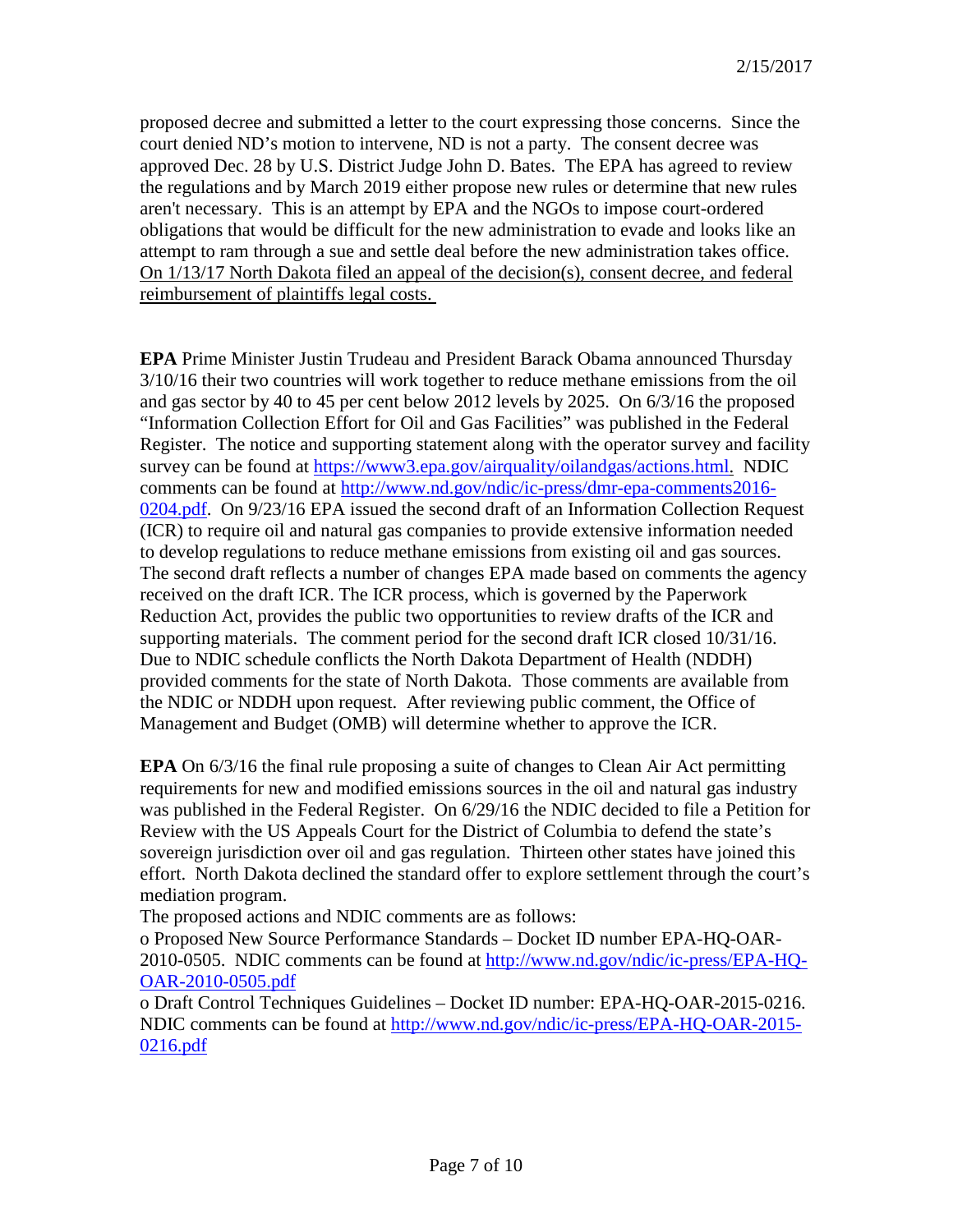o Proposed Source Determination Rule – Docket ID number: EPA-HQ-OAR-2013-0685. NDIC comments can be found at [http://www.nd.gov/ndic/ic-press/EPA-HQ-OAR-2013-](http://www.nd.gov/ndic/ic-press/EPA-HQ-OAR-2013-0685.pdf) [0685.pdf](http://www.nd.gov/ndic/ic-press/EPA-HQ-OAR-2013-0685.pdf)

o Proposed Federal Implementation Plan for Implementing Minor New Source Review Permitting in Indian Country – Docket ID number: EPA-HQ-OAR-2014-0606. NDIC comments can be found at [http://www.nd.gov/ndic/ic-press/EPA-HQ-OAR-2014-](http://www.nd.gov/ndic/ic-press/EPA-HQ-OAR-2014-0606.pdf) [0606.pdf.](http://www.nd.gov/ndic/ic-press/EPA-HQ-OAR-2014-0606.pdf)

North Dakota et al. and EPA have filed motions to govern further proceedings and briefing schedules.

**EPA** published an advanced notice of proposed rule-making to seek comments on the information that should be reported or disclosed for hydraulic fracturing chemical substances and mixtures and the mechanism for obtaining this information. The proposed rule-making is in response to a petition from Earthjustice and 114 other groups who are opposed to the use of the GWPC-IOGCC FracFocus website process of chemical disclosure and any type of trade secret protection for hydraulic fracturing fluid mixtures. These groups are requesting EPA regulation of chemical disclosure under the federal Toxic Substances Control Act. Thanks to all who provided comments in support of a "states first" policy. NDIC comments can be viewed at [http://www.nd.gov/ndic/ic](http://www.nd.gov/ndic/ic-press/DMR-frac714.pdf)[press/DMR-frac714.pdf](http://www.nd.gov/ndic/ic-press/DMR-frac714.pdf)

**EPA** Administrator, Gina McCarthy, and the Assistant Secretary of the Army (Civil Works), Jo Ellen Darcy, signed the "Waters of the United States" final rule on 05/27/2015. The final rule was published in the Federal Register 7/29/15 and became effective in 37 states on 8/28/15. North Dakota, Alaska, Arizona, Arkansas, Colorado, Idaho, Missouri, Montana, Nebraska, New Mexico, Nevada, South Dakota, and Wyoming filed a lawsuit in U.S. District Court, claiming the final rule would harm states as regulators of the waters and lands. On 8/27/15 Federal District Judge Erickson granted a preliminary injunction preventing enforcement of the rule in the 13 states. The North Dakota case will now be subject to appeal, but no schedule has been set at this time. NDIC comments can be viewed at [http://www.nd.gov/ndic/ic-press/WOTUS](http://www.nd.gov/ndic/ic-press/WOTUS-comments.pdf)[comments.pdf](http://www.nd.gov/ndic/ic-press/WOTUS-comments.pdf)

Texas, Mississippi and Louisiana filed a joint complaint in the U.S. District Court for the Southern District of Texas, charging that the rule is unconstitutional. Ohio and Michigan filed a complaint in the U.S. District Court for the Southern District of Ohio, alleging that the expansion of jurisdiction includes dry land. Georgia and eight other states (Alabama, Florida, Kansas, Kentucky, South Carolina, Utah, West Virginia and Wisconsin) filed suit in the U.S. District Court for the Southern District of Georgia, asking the court to vacate the rule and block its enforcement by injunction. On 10/9/15 the United States Court Of Appeals for the Sixth Circuit granted a nationwide stay of the WOTUS rule pending jurisdiction determinations.

**PHMSA** Advance notice of proposed rulemaking (ANPRM)was announced 1/10/17. SUMMARY: PHMSA is considering revising the Hazardous Materials Regulations (HMR) to establish vapor pressure limits for unrefined petroleum-based products and potentially all Class 3 flammable liquid hazardous materials that would apply during the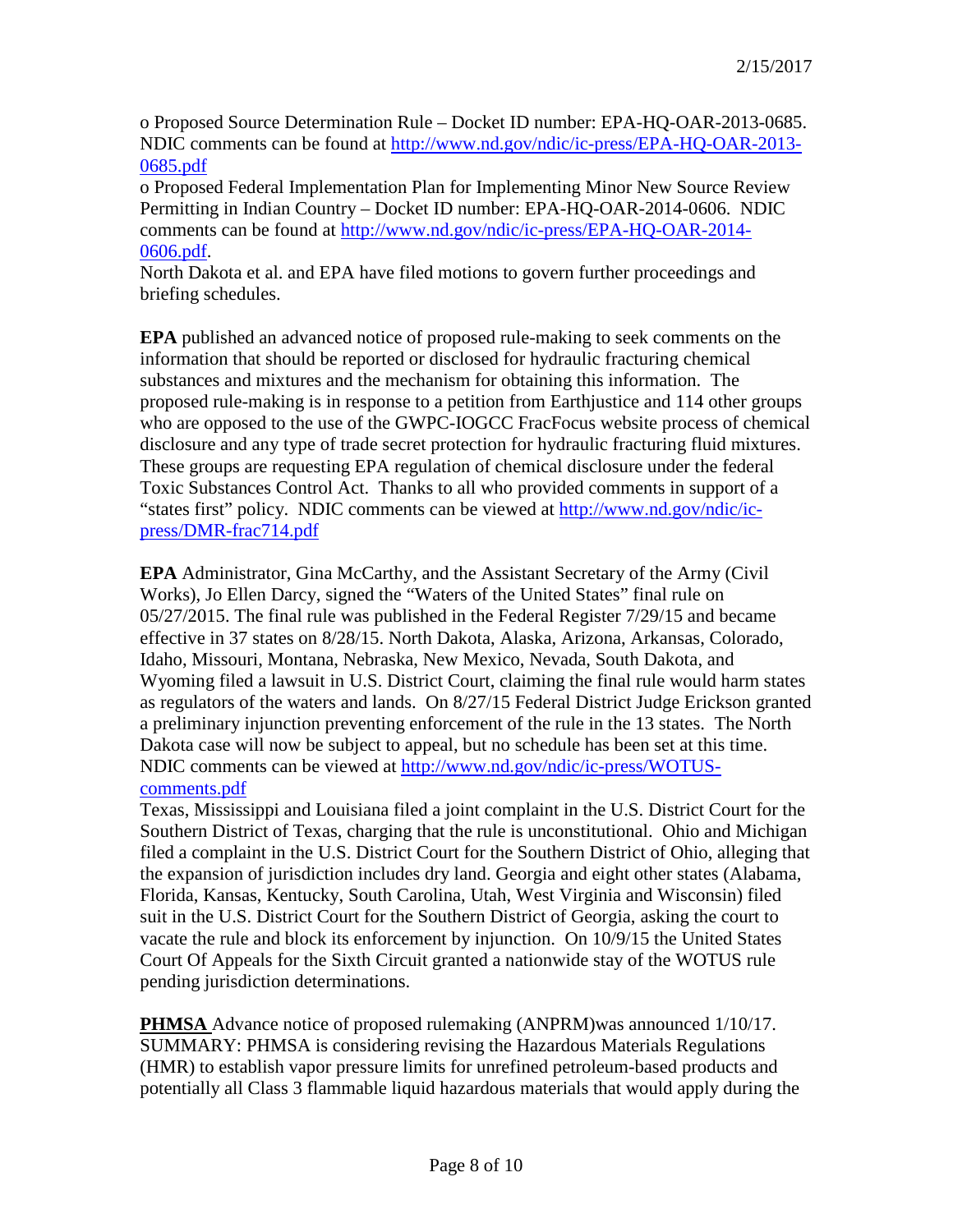transportation of the products or materials by any mode. PHMSA is currently assessing the merits of a petition for rulemaking submitted by the Attorney General of the State of New York regarding vapor pressure standards for the transportation of crude oil. The petition requests that PHMSA implement a Reid Vapor Pressure (RVP) limit less than 9.0 pounds per square inch (psi) for crude oil transported by rail. This rule making could substantially interfere with NDIC oil conditioning regulations. You can read about the NDIC regulations at [https://www.dmr.nd.gov/oilgas/2014Permitting\(2\).asp.](https://www.dmr.nd.gov/oilgas/2014Permitting(2).asp) NDIC will be preparing comments. You may submit comments identified by the docket number PHMSA-2016-0077 (HM-251D) and the relevant petition number by any of the following methods:

• Federal eRulemaking Portal: [http://www.regulations.gov](http://www.regulations.gov/) Follow the instructions for submitting comments.

• Fax: 1-202-493-2251.

• Mail: Docket Management System; US Department of Transportation, West Building, Ground Floor, Room W12–140, Routing Symbol M–30, 1200 New Jersey Avenue, SE., Washington, DC 20590.

• Hand Delivery: To the Docket Management System; Room W12–140 on the ground floor of the West Building, 1200 New Jersey Avenue, SE., Washington, DC 20590, between 9 a.m. and 5 p.m., Monday through Friday, except Federal holidays. NDIC will be considering comments to be submitted to PHMSA on 2/20/17. The deadline for comments is 3/20/17.

**USFWS** has made a decision to list the Dakota Skipper and Powershiek Skipperling to receive protection under the Endangered Species Act. Additional potential listing of concern are the Rufa Red Knot, Sprague's Pipit, Greater Sage Grouse, Monarch Butterfly, Sturgeon Chub, and Sicklefin Chub.

**USFWS** has published a new final rule to revise Management of Non-Federal Oil and Gas Rights. Key components of the proposed rule include: A permitting process for new operations; A permitting process for well plugging and reclamation for all operations; Information requirements for particular types of operations; Operating standards so that both the Service and the operator can readily identify what standards apply to particular operations; Fees for new access beyond that held as part of the operator's oil and gas right; Financial assurance (bonding); Penalty provisions; Clarification that the process for authorizing access to non-Federal oil and gas properties in Alaska will continue to be controlled by 43 CFR part 36, which implements provisions of the Alaska National Interest Lands Conservation Act; and Codification of some existing agency policies and practices. The proposed rule can be viewed online at <http://www.fws.gov/policy/library/2015/2015-30977.html> comments on the proposed rule

were due 4/9/2016. NDIC comments can be found at [http://www.nd.gov/ndic/ic](http://www.nd.gov/ndic/ic-press/DMR-FWS-0086.pdf)[press/DMR-FWS-0086.pdf](http://www.nd.gov/ndic/ic-press/DMR-FWS-0086.pdf) On 6/28/16 USFWS published the handbook for implementing the rule. On 7/11/16 Congressman Cramer successfully included a prohibition on funding for the US Fish and Wildlife Service Management of Non-Federal Oil and Gas rule in the House Interior and Environment Appropriations bill which has a number of other provisions prohibiting this Administration from infringing on State's